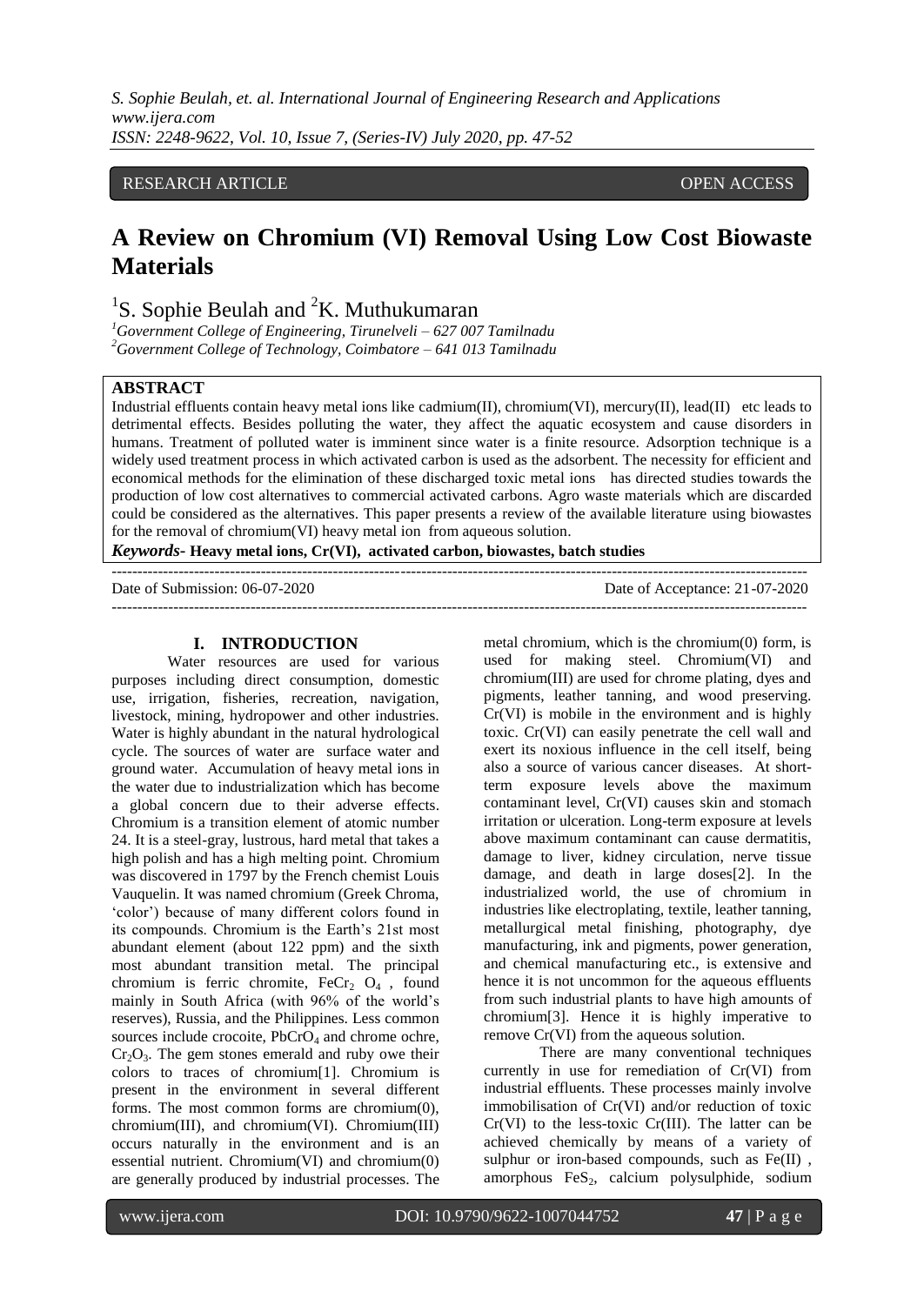thiosulphate and many more. The major disadvantage of chemical reduction is the generation of a huge amount of toxic sludge. Some other methods of Cr(VI) removal include membrane filtration solvent extraction leaching and electrokinetic procedures. These methods, though commonly used, have certain limitations. The major disadvantage of such conventional treatment methods is the high cost, which dissuades many industries from adopting any remediation methods  $[4]$ 

Adsorption is one of the most widely used treatment strategy, highly useful for the removal of both organics and inorganics from water and wastewater. It is a process by which the concentration of solute is enriched at the surface of the adsorbent. Adsorption using activated carbon includes a broad range of carbonaceous materials that exhibit a high degree of porosity and large surface area and find widespread use for the removal of toxic biodegradable and nonbiodegradable substances from wastewater. It can treat wastewater to acceptable quality suitable for reuse. Despite the prolific use of the commercial activated carbon for water and wastewater treatment, carbon adsorption remained an expensive treatment process. This has prompted the researchers for a growing interest for the production of low cost activated carbon from other carbonaceous precursors. Much emphasis has been placed on the last two decades on agricultural wastes as source of carbon with a view to bringing about a significant cost reduction in the treatment of water and wastewater. Both industrial and agricultural wastes have been examined as sources for the preparation of low cost activated carbons.

A number of studies on chromium(VI) removal using activated carbon have been reported. This review presents a study of biosorbents used, concentration of the adsorbate, the mode of study, instrument , effect of various parameters for the removal of Cr(VI) from aqueous solution. Table 1 presents a comparative study of the selected literature dealing with the removal of chromium(VI) by adsorption using biowastes.

|  | <b>II. LITERATURE REVIEW</b> |
|--|------------------------------|
|--|------------------------------|

**Table 1. Comparative study of the selected literature dealing with the removal of chromium(VI) using a** 

| variety of biowastes                    |                                                        |                                           |                      |                                                                                                                                         |                                  |                              |                                                 |                    |                         |
|-----------------------------------------|--------------------------------------------------------|-------------------------------------------|----------------------|-----------------------------------------------------------------------------------------------------------------------------------------|----------------------------------|------------------------------|-------------------------------------------------|--------------------|-------------------------|
| Reference                               | Wastewate<br>r                                         | <b>Adsorbent</b>                          | Mod<br>e of<br>study | <b>Initial</b><br>concentratio<br>n<br>of adsorbate<br>Cr(VI)                                                                           | PH<br>range                      | Dosag<br>e                   | <b>Temperatur</b><br>e                          | Contac<br>t time   | Adsorptio<br>n capacity |
| Chitra K et<br>al $(2014)$<br>$[5]$     | Synthetic<br>wastewater<br>solution of<br>$K_2Cr_2O_7$ | Carica papaya<br>seeds                    | Batch                | 10-50 ppm                                                                                                                               | $2 - 10$<br>Optimu<br>$m$ pH $2$ | $0.05 - 1$<br>g/100<br>mL    | 303, 313 and<br>323 K                           | $0 - 150$<br>min   | 5.85 mg/g               |
| Maninder<br>Singh et al<br>$(2020)$ [6] | Synthetic<br>aqueous<br>solution of<br>$K_2Cr_2O_7$    | water chest nut<br>(Trapa natans)<br>peel | Batch                | 20-100 mg/L                                                                                                                             | $2 - 12$<br>Optimu<br>$m$ pH $7$ | $0.2$ to<br>1.0 <sub>g</sub> | 20, 30, 40,<br>50, 60 and 70<br>$\rm ^{\circ}C$ | 60-300<br>min      | 59.17 mg/g              |
| Yilleng M.<br>T et<br>$al(2013)$ [7]    | Synthetic<br>aqueous<br>solution of<br>$K_2Cr_2O_7$    | Canaruim<br>schweinfurthii<br>Seed Shell  | Batch                | 0.1, 0.2, 0.4,<br>$0.6, 0.8$ and<br>$1.0$ mg/L                                                                                          | $4\pm 2$<br>Optimu<br>$m$ pH 4   | 60mg                         | Room<br>temperature                             | 1 hour             | $0.792$ mg/g            |
| Adeyinka<br>S. Yusuff<br>$(2019)$ [8]   | Synthetic<br>aqueous<br>solution of<br>$K_2Cr_2O_7$    | Leucaena<br>leucocephala<br>seed pod      | Batch                | 50-250 mg/L                                                                                                                             | $2-10$<br>Optimu<br>$m$ pH $6$   | $0.2 -$<br>1.0 <sub>g</sub>  | $25-45$ <sup>°</sup> C                          | $20 - 100$<br>min  | $26.94$ mg/g            |
| M.K. Rai et<br>al(2016)<br>[9]          | Synthetic<br>aqueous<br>solution of<br>$K_2Cr_2O_7$    | Mango kernel                              | Batch                | 20 to 80 mg/L                                                                                                                           | $2 - 8$<br>Optimu<br>$m$ pH $2$  | $0.25$ to<br>1 <sub>g</sub>  | $35^{\circ}$ C                                  | upto<br>250<br>min | $7.8 \text{ mg/g}$      |
| Samson O.<br>Owalude<br>$(2016)$ [10]   | Synthetic<br>aqueous<br>solution of<br>$K_2Cr_2O_7$    | Ground nut<br>hull                        | <b>Batch</b>         | $6.0 \times 10^{-5}$ M.<br>$1.2 \times 10^{-4}$ M.<br>$1.8 \times 10^{-4}$ M,<br>$2.5 \times 10^{-4}$ M<br>$3.20 \times 10^{-4}$<br>and | $1 - 8$<br>Optimu<br>$m$ pH $2$  | 10 to<br>50mg.               | Between 30<br>and<br>$70^{\circ}$ C             | upto<br>300<br>min | $131 \text{ mg/g}$      |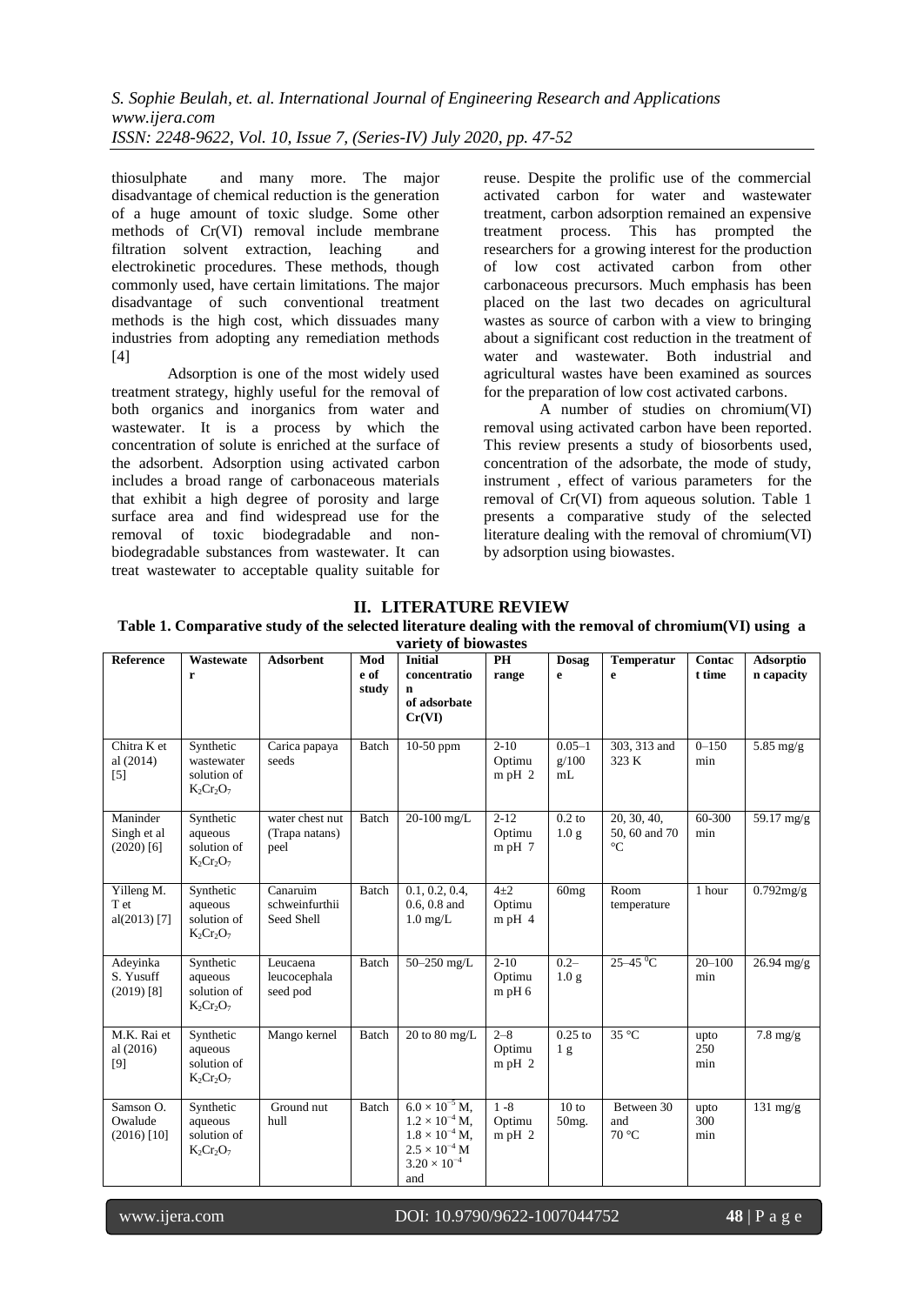*S. Sophie Beulah, et. al. International Journal of Engineering Research and Applications www.ijera.com*

|                                        |                                                     |                                           |       | $4.5 \times 10^{-4}$ M                      |                                           |                                |                                  |                                     |                      |
|----------------------------------------|-----------------------------------------------------|-------------------------------------------|-------|---------------------------------------------|-------------------------------------------|--------------------------------|----------------------------------|-------------------------------------|----------------------|
| Tamirat<br>Dula et al<br>(2014)[11]    | Synthetic<br>aqueous<br>solution of<br>$K_2Cr_2O_7$ | bamboo<br>(Oxytenanther)<br>a abyssinica) | Batch | 25 to 150<br>mg/L                           | $2 - 8$<br>Optimu<br>$m$ pH $2$           | $0.1$ to<br>0.3 g              | 298 K, 300<br>K, 308 K,<br>318 K | $3 - 120$<br>min                    | 59.23<br>mg/g        |
| K. Kavitha<br>et al<br>(2014)[12]      | Synthetic<br>aqueous<br>solution of<br>$K_2Cr_2O_7$ | Vitex<br>Negundo Stem                     | Batch | 50, to 125<br>mg/L                          | $3 - 9$<br>Optimu<br>$m$ pH<br>6.5        | $0.1$ to<br>0.25<br>g/50<br>mL | $303K$ to<br>333K                | $10 \text{ to } 60$<br>min          | 207.88<br>mg/g       |
| Radia<br>Labied et<br>al<br>(2018)[13] | Synthetic<br>aqueous<br>solution of<br>$K_2Cr_2O_7$ | Ziziphus<br>jujuba cores                  | Batch | 50 $-500$ mg/L                              | $1-6$<br>Optimu<br>$m$ pH $2$             | $0.5 - 3$<br>g/L               | $20 - 40^0C$                     | upto<br>400<br>min                  | 196.38mg/<br>g       |
| R. Gayathri<br>et<br>al(2013)[14]      | Synthetic<br>aqueous<br>solution of<br>$K_2Cr_2O_7$ | Tamarind<br>seeds                         | Batch | $200 \text{ mg/L}$ to<br>$700 \text{ mg/L}$ | $2 - 10$<br>Optimu<br>$m$ pH <sub>2</sub> | $2g-$<br>10g/L                 | 30 to $50^{\circ}$ C             | $30 \text{ min}$<br>to $240$<br>min | $29.41 \text{ mg/g}$ |

*ISSN: 2248-9622, Vol. 10, Issue 7, (Series-IV) July 2020, pp. 47-52*

## **2.1 GENERAL METHODS IN EXPERIMENTAL STUDY**

The adsorbents taken were agro based locally available biowastes . They were washed several times with distilled water, heated to required temperature, dried, and ground to desired size. Activation was done with chemicals like con.H<sub>2</sub>SO<sub>4</sub>[6, 14], ZnCl<sub>2</sub> and H<sub>3</sub>PO<sub>4</sub> [7], NaOH [8] ] in order to remove volatile impurities and further activation with oxidising chemicals like  $H_3PO_4$  [9], pyromellitic dianhydride [10], potassium hydroxide [11], rubidium carbonate [13]. After chemical activation or carbonization the adsorbents were washed well with distilled water, crushed, dried, sieved and stored and was used for adsorption study.

The researchers used synthetic aqueous solution of  $K_2Cr_2O_7$  to prepare adsorbate solution. The synthetic stock solutions of chromium(VI) were prepared by dissolving chromium compounds of analytical grade in distilled water and the dilution is done accordingly.

Most researchers analysed the effect of characteristics of activated carbon like bulk density, moisture, dry matter, ash content , % yield carbon. The textural characteristics of the prepared activated carbon including specific surface area, pore volume and pore diameter were determined by the Brunauer, Emmett, and Teller (BET) method. The morphological characteristics were investigated through scanning electron microscope (SEM). More information about the nature of the functional groups are obtained using FTIR analysis.

Batch studies were made at ambient temperature with the known amount of synthetic chromium(VI) solution. The reaction mixture was placed in stoppered flasks and agitated in rotary shakers. The effect of various parameters like initial concentration, pH, adsorbent dosage,

temperature and contact time were studied. The effects were studied by keeping the other parameters constant.

The concentration of chromium ions in the solution was analyzed using UV-Visible spectrophotometer or Atomic Absorption Spectrophotometer The removal of hexavalent chromium solution was calculated in terms of percentage removal.

The percentage removal of hexavalent chromium solution was calculated by using the following equation:

%Adsorption = 
$$
(C_0 - C_e)/C_0 \times 100
$$

(1)

where  $C_0$  and  $C_e$  (mg/L) are the initial and equilibrium concentrations of hexavalent concentrations of hexavalent chromium ion in solutions.

## **2.2 OBSERVATIONS IN BATCH STUDY**

Promising results have been obtained by the researchers in the batch studies.

## **2.2.1 Effect of PH**

Adsorption depends on the pH of the solution. The literature review has shown that pH of 2 is mostly used as the optimum pH. The other pH are 4, 6.5 and 7 and negligible over 8. The reason for the higher adsorption of Cr (VI) at low pH may be due to the presence of the dominant species like negatively charged  $[HCrO_4]$ ,  $[Cr_2O_7]$ <br>  $\frac{2}{r}$ ,  $[Cr_4O_{13}]$   $\frac{2}{r}$  and  $[Cr_3O_{10}]$   $\frac{2}{r}$  ions under such conditions. The negatively charged ion species are thus adsorbed on the positively charged active sites on the sorbent. It was the  $HCrO<sup>4</sup>$  form of Cr (VI), which was the predominant species at this pH that adsorbed preferentially upon the biosorbent [5]

Higher Percentage removal of Cr(VI) at pH value 7 may have happened because at low pH hydrogen ion competes with Cr(VI) ions and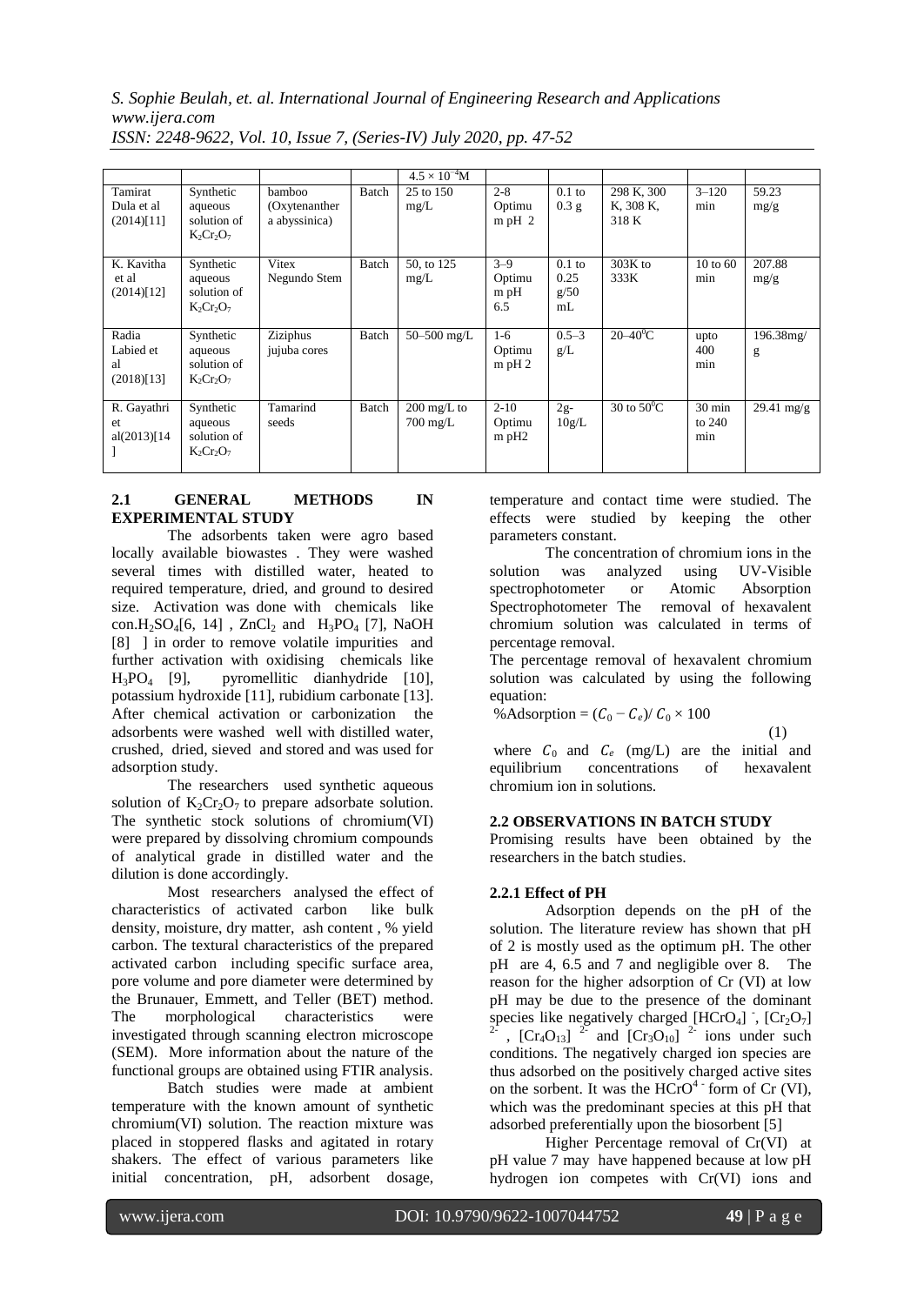occupied adsorption sites. But at neutral pH 7, there is negligible competition of hydrogen ions due to which availability of sites for binding with Cr(VI) ions to the adsorbent is more. Attraction between the adsorbate and the adsorbent is because of the electrostatic interaction which is the main driving force for the adsorption of the metal ions that is stronger the interaction higher the adsorption[6].

#### **2.2.2Effect of initial concentration**

It has been observed that the adsorption decreases with the increase in the initial concentration of the adsorbate.. It was due to the presence of the same active centres on the surface despite the increase in the initial adsorbate concentration which leads to the saturation of the active centres on the adsorbent[8]

#### **2.2.3 Effect of contact time**

Adsorption of Cr(VI) ion increased with rise in contact time till equilibrium was reached. Further increase in contact time did not increase the Cr(VI) adsorption process. . In the beginning all the active sites on the adsorbent are vacant hence adsorption proceeds at a faster rate and desorption at a lower rate, the net effect is faster increase in the extent of adsorption. As the active sites get occupied, the rates of adsorption and desorption tend to be equal and extent of adsorption reduces and eventually becomes nearly constant at equilibrium. Any further adsorption beyond this is through intra-particle diffusion which is a much slower process[9]

#### **2.2.4 Effect of adsorbent dose**

The extent of adsorption increased with increase in adsorbent dosage and then remained constant. Removal percentage of Cr (VI) increases as the biosorbent amount increases and then becomes constant. This increase in the efficiency of removal of metal ions with an increase in the biosorbent dosage may be due to the increase in the number of adsorption sites and increased adsorbent surface area for complexation of metal ions resulting in higher removal of metal ions at higher concentration levels. At high sorbent dose no significant improvement in adsorption was seen, this may be due to the binding of all ions to the sorbent and the establishment of equilibrium between the ions bound to the sorbent and those remaining unadsorbed in the solution[5].

#### **2.2.5 Effect of temperature**

It has been observed that at ambient temperature appreciable rate of removal can be achieved. Variation in rate of removal with increase

or decrease has been reported. The rise of adsorption capacity with temperature was due to the increase in kinetic energy of adsorbent particles. Thus the collision frequency between adsorbent and adsorbate increases, which results in the enhanced adsorption onto the surface of the adsorbent. Secondly, at high temperature due to bond rupture of functional groups on adsorbent surface increases active adsorption sites, which may also lead to enhanced adsorption[11]. In some cases the adsorption capacity decreased with increase in temperature suggesting that the adsorption process was exothermic[10].

#### **2.2.6 Adsorption isotherm studies**

Equilibrium relationships between adsorbent and adsorbate are described by adsorption isotherms. Two isotherm equations have been used in the studies mostly namely Langmuir and Freundlich. Langmuir adsorption isotherm fitted the data better in most studies. In addition some have studied Dubinin - Radushkevich and Temkin adsorption isotherms. Freundlich equation is

$$
x/m = k C_e^{\ 1/n}
$$

(2)

| where              | $\mathbf{x}$ | $=$ | amount of solute                      |
|--------------------|--------------|-----|---------------------------------------|
| adsorbed in mg/L   |              |     |                                       |
|                    | m            |     | the weight of the                     |
| adsorbent in $g/L$ |              |     |                                       |
|                    | $C_{\circ}$  |     | equilibrium                           |
|                    |              |     | concentration of the solute in $mg/L$ |

k,  $1/n =$  constants characteristics of the system and are the measures of adsorption capacity in mg/g and intensity of adsorption in L/mg.

Langmuir isotherm equation is  $C_e/q_e = 1/Q_0 b + C_e/Q_0$ 

(3)

where  $C_e$  = equilibrium concentration in mg/L  $q_e$  = the amount adsorbed at equilibrium in mg/g

 $Q_0$  and  $b=$  Langmuir constants related to adsorption capacity in mg/g and energy of

adsorption in L/mg

The Temkin equation is  
\n
$$
q_e = a_t + 2.3b_t \log C_e
$$

(4)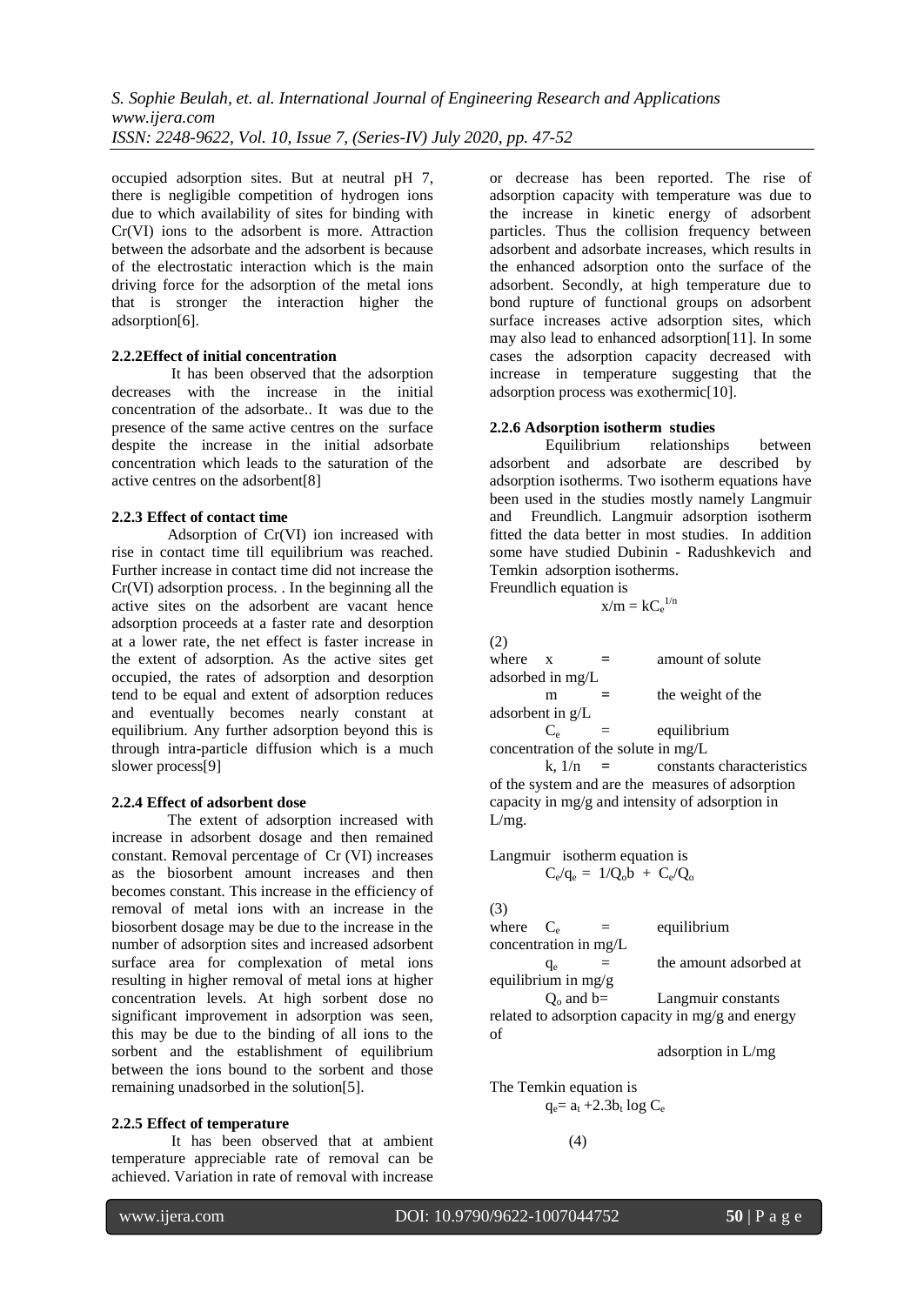| where                                            | $q_e$                 |  | the amount adsorbed at |  |  |  |  |  |  |
|--------------------------------------------------|-----------------------|--|------------------------|--|--|--|--|--|--|
|                                                  | equilibrium in $mg/g$ |  |                        |  |  |  |  |  |  |
|                                                  | C.                    |  | equilibrium            |  |  |  |  |  |  |
|                                                  | concentration in mg/L |  |                        |  |  |  |  |  |  |
|                                                  | $a_t$ and $b_t =$     |  | Temkin isotherm        |  |  |  |  |  |  |
| constants related to adsorption capacity in mg/g |                       |  |                        |  |  |  |  |  |  |
| and intensity                                    |                       |  | of adsorption in L/mg  |  |  |  |  |  |  |
| respectively.                                    |                       |  |                        |  |  |  |  |  |  |

#### **2.2.7 Kinetic studies**

Adsorption kinetic parameters were determined following the pseudo-first-order, pseudo-second-order models. Close agreement between experimental and calculated kinetic constants and coefficient of correlation close to unity indicated that the pseudo second order model better represents the experimental data in most of the cases.

The pseudo first order rate equation of Lagergren is

$$
ln(q_e - q_t) = ln q_e - k_1 t
$$

(5)

where  $q_e$  = the amount of metal ions adsorbed at equilibrium (mg/g)

 $q_t$  = the amount of metal ions adsorbed at time t (mg/g)

 $t =$  time (min)  $k_1$  = pseudo first order equilibrium rate constant (1/min)

The pseudo-second-order model rate equation is

$$
\frac{t}{q_t} = \frac{1}{K_2 q_e^2} + \frac{t}{q_e}
$$

(6)

where  $q_e$  = the amount of metal ions adsorbed at equilibrium (mg/g)

 $q_t$  = the amount of metal ions adsorbed at time t (mg/g)

 $t =$  time (min)  $k_2$  = pseudo second order adsorption rate constant (g/mg/min)

#### **2.2.8 Desorption studies**

In order to assess the reusability of the adsorbents ,the desorption studies were conducted by some researchers. Experiments were done upto 3 cycles. NaOH was used for desorption

#### **III. CONCLUSION**

From the above analysis the review has established that removal of chromium(VI) from bio wastes is easy process, cost effective, requires less

time and provides satisfactory results. It also addresses the uses of local biowaste resources. So at various locations and scales worldwide the local biowastes could be used for the removal of chromium(VI) from aqueous solution. From the study it is implied that more application of regenerating agents as well as their desorption efficiency is necessary to ascertain the reusability of the adsorbents due to the prevailing world environmental needs.

#### **REFERENCES**

- [1]. Negin Nasseh, Lobat Taghavi, Behnam Barikbin and Ali Reza Harifi-Mood, *The removal of Cr(VI) from aqueous solution by almond green hull waste material: kinetic and equilibrium studies, Journal of water reuse and desalination,07.4*, 2017, 449-460.
- [2]. Mojdeh Owlad , Mohamed Kheireddine Aroua , Wan Ashri Wan Daud , Saeid Baroutian, *Removal of Hexavalent Chromium-Contaminated Water and Wastewater: A Review, Water, Air and soil pollution,* 2008, DOI 10.1007/s11270-008- 9893-7.
- [3]. Vargas, C., Brandão, P. F. B., Ágreda, J., and Castillo, E., *Bioadsorption using compost: An alternative for removal of chromium (VI) from aqueous solutions,* BioResources*, 7(3),* 2012, 2711- 2727.
- [4]. Sayak Mitra, Avipsha Sarka, Shampa Sen, *Removal of chromium from industrial effluents using nanotechnology: a review, Nanotechnology for Environmental Enineering*, 2:11, 2017.
- [5]. Chithra K, Shweta Lakshmi, and Abhishek Jain, *Carica Papaya Seed as a Biosorbent for Removal of Cr (VI) and Ni (II) Ions from Aqueous Solution: Thermodynamics and Kinetic Analysis of Experimental Data, International Journal of Chemical Reactor Engineering, 12(1),* 2014, 1–12.
- [6]. Maninder Singh, D. P. Tiwari and Mamta Bhagat, *Adsorption of Cr(VI) Ions using Activated Carbon Produced from Indian Water Chestnut (Trapa natans) Peel Powder, Asian Journal of Chemistry, 32( 4),* 2020, 876-880.
- [7]. Yilleng M. T. , Gimba C. E. , Ndukwe I. G. and Nwankwere E. T, *Adsorption of hexavalent chromium from aqueous solution by granulated activated carbon from Canarium schweinfurthii seed shell, Advances in Applied Science Research*, 4(3), 2013, 89-94.